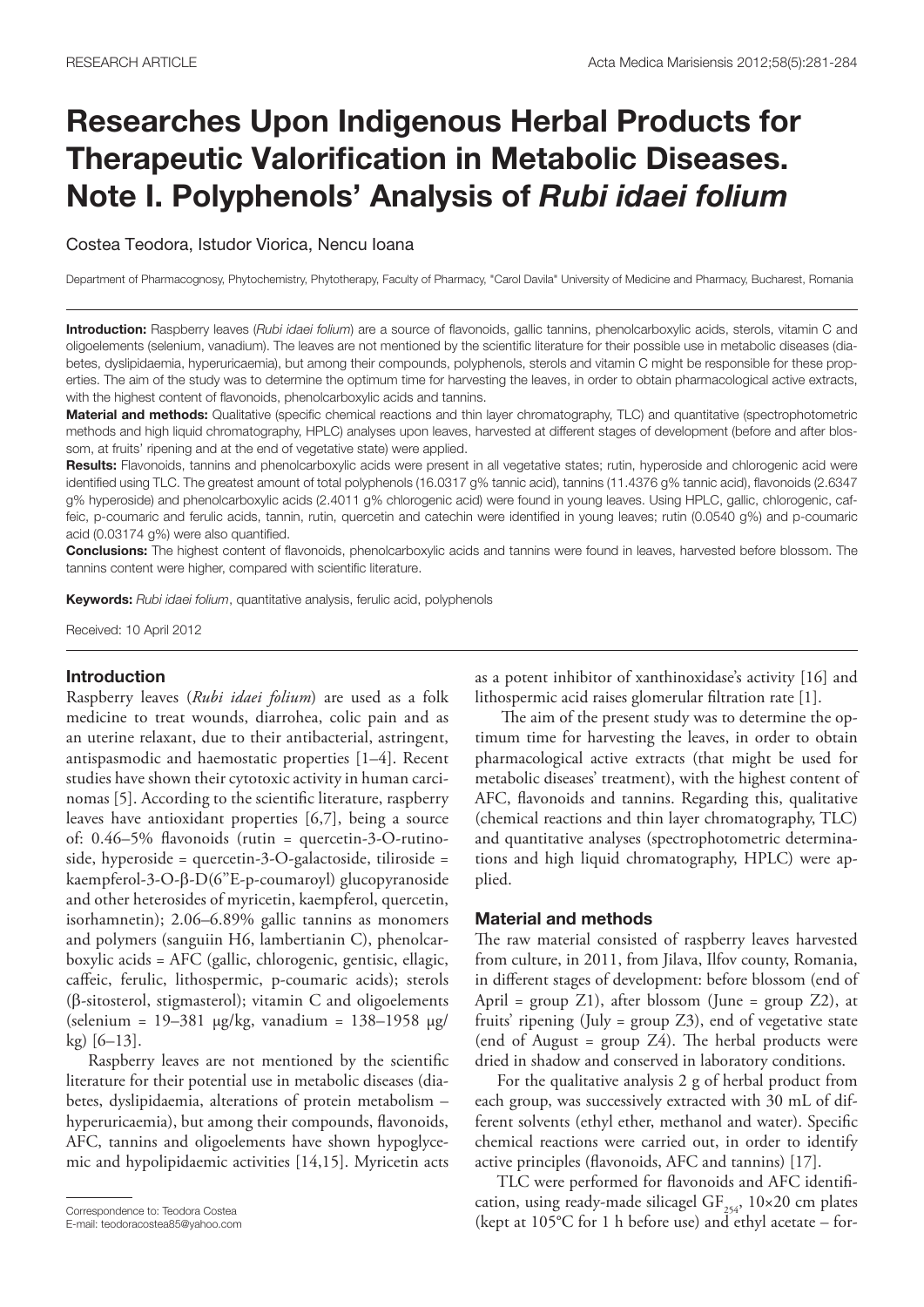

Fig. 1. Standard calibration curve for tannic acid. Absorbance =  $\mathsf{A} + \mathsf{B}$  x conc, where  $\mathsf{A}$  = 0.0257,  $\mathsf{B}$  = 0.1044,  $\mathsf{R}^2$  = 0.999494

mic acid – glacial acetic acid – water (100:11:11:26) as the mobile phase.

Samples (SMZ1, SMZ2, SMZ3, SMZ4) were prepared from 1 g of herbal product from all groups, treated with 10 mL methanol on a boiling water bath, with ascending condenser, for 10 min. Standard references consisted of methanolic solutions of 2.5 mg rutin and hyperoside (SR, SH), 1 mg of chlorogenic and cafeic acids (SC, SCC) dissolved in 10 mL methanol and quercitrin 1mg/mL (SQ). All standards were purchased from Roth. 10 μL of samples and 5 μL of standard solutions were applied as bands. The migration distance was 16 cm and NEU/PEG reagent (10 g/L methanolic solution of diphenylboriloxiethylenamine and 50 g/L methanolic solution of polyethylenglycol 400) was used for identification (Fluka) [18]. The chromatogram was observed in UV light (366 nm), using a Camag Reprostar Lamp with Epson Photo PC 850.

For all spectrophotometric determinations, 0.5 g of powdered leaves (Z1, Z2, Z3, Z4 groups) were twice extracted with 50 mL ethanol 50% (v/v) on a reflux condenser for 30 min. After cooling, the liquid was filtered through a plug of absorbent cotton in a volumetric flask



Fig. 3. Standard calibration curve for chlorogenic acid. Absorbance = A + B x conc, where A = -0,012, B = 18.1890,  $R^2$  = 0.999858



Fig. 2. Standard calibration curve for hyperoside. Absorbance =  $A + B x$  conc, where  $A = -0.0703 B = 0.0237$ ,  $R^2 = 0.999187$ 

and made up to 100 mL by rising of the flask and filter. The assay for total polyphenols and tannins ( $\lambda = 763$  nm) was performed according to Makkar method with Folin Ciocalteu reagent; the content being expressed as g% tannic acid [19]. In order to evaluate the flavonoid content, a spectrophotometric method was used, based on the chelating reaction with aluminium chloride, according to the Romanian Pharmacopoeia  $10<sup>th</sup>$  edition, (the monograph *Cynarae folium*) [20]. The flavonoid content was expressed as g% hyperoside. The assay for AFC ( $\lambda$  = 525 nm) was performed using the method from European Pharmacopoeia 7<sup>th</sup> edition, based on the formation of oxymes with Arnow reagent (the monograph *Fraxini folium*); results were expressed in g% chlorogenic acid [21]. For all determinations, UV-VIS JascoV-530 spectrophotometer was used. The content of total polyphenols, tannins, flavonoids and AFC were determined using calibration standard curves (Figures 1–3) of: tannic acid (2.04–9.18 μg/mL,  $R^2 = 0.9994$ , n = 8), hyperoside (7.32–34.16 µg/mL,  $R^2$  $= 0.9918$ , n = 12) and chlorogenic acid  $(0.0113 - 0.0527)$ mg/mL,  $R^2 = 0.9998$ , n = 6). Standard deviation function (STDEVA) in Microsoft Excel 2003 were used in statistically results calculation.

HPLC were also performed for group Z1, using a Dionex apparatus with pump P580, column RP8 lichrosorb 4.6×200 mm, 10 μm particle, using as detector Diode areas UV-VIS 3404. The mobile phase consisted of methanol and phosphoric acid 0.01 M (gradient), the flow rate was 1 mL/min, the injection volume 20 μL, the temperature 20–25°C and the time for analysis 70 min. The UV detector was set at 280 nm. The sample (SEZ1) was prepared from 5 g powdered herbal product (batch Z1) extracted with ethanol 50% (v/v) on a reflux condenser for 30 min. After cooling, the liquid was completed to 100 mL in a volumetric flask. Gallic, chlorogenic, caffeic, p-coumaric, ferulic acids, rutin, quercetin, catechin and tannin (Sigma-Aldrich) were used as standards. The chromatographic data were processed using Chromeleon (c) Dionex version 6.40 SP1, build 711 [22].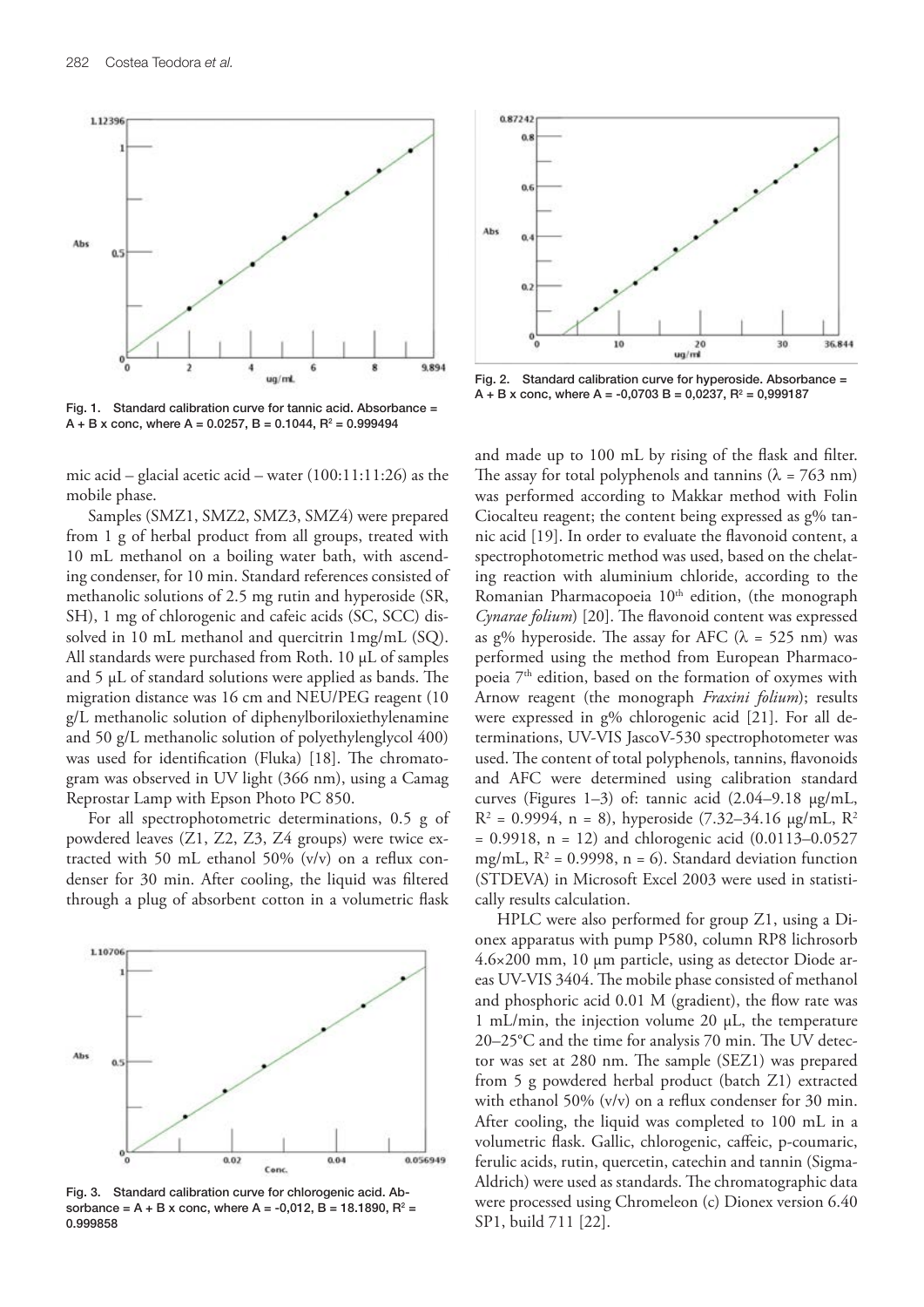| Group of herbal products | Total polyphenols<br>(q% tannic acid) | Tannins<br>(q% tannic acid) | Phenolcarboxylic acids<br>(q% chlorogenic acid) | Flavonoids<br>(g% hyperoside) |
|--------------------------|---------------------------------------|-----------------------------|-------------------------------------------------|-------------------------------|
| Z1                       | $16.0317 + 0.1729$                    | $11.4376 + 0.3169$          | $2.4011 + 0.11653$                              | $2.6347 + 0.2406$             |
| Z <sub>2</sub>           | $11.3827 + 0.2935$                    | $8.1924 + 0.3012$           | $1.7428 + 0.1443$                               | $1.8991 + 0.2110$             |
| Z3                       | $11.1100 + 0.1866$                    | $7.8051 + 0.2911$           | $2.1820 + 0.1018$                               | $2.2985 + 0.1856$             |
| Z4                       | $9.6172 + 0.2046$                     | $6.2200 + 0.1593$           | $2.2081 \pm 0.1510$                             | $2.2148 \pm 0.1515$           |

Table I. Results of of polyphenols' spectrophotometric determinations

Results were expressed as average ± standard deviation

## **Results**

Flavonoid aglycones were identified in etheric solutions, flavonoid heterosides, AFC and tannins were identified in methanolic and aqueous solutions. Analysing the TLC chromatogram (Figure 4) one can note the presence of several spots corresponding to compounds with flavonoidic behaviour (yellow fluorescence) or to AFC (blue fluorescence). Among these compounds, rutin ( $R_f = 0.48$ ), hy-



Fig. 4. TLC chromatogram for flavonoids and polyphenolcarboxylic acids (UV 366 nm after spraying the plate with NEU/PEG reagent). 1 = SMZ1, 2 = SMZ2, 3 = SMZ3, 4 = SMZ4, 5 = SCC + SH  $+ SC + SR$  (from the top downwards),  $6 = SQ$ 



Fig. 5. HPLC chromatogram for SEZ1 solution

peroside ( $R_f = 0.73$ ) and chlorogenic acid ( $R_f = 0.67$ ) were identified in all samples; caffeic acid ( $R_f = 0.93$ ) only in SMZ1 sample and quercitrin was not identified.

The results of the spectrophotometric determinations are shown in Table I.

The HPLC analysis of SEZ1 solution (Figure 5, Table II) showed the presence of gallic, chlorogenic, caffeic, ferulic, p-coumaric acids, rutin, catechin, tannin and quercetin. Among these compounds, rutin (0.0540g%) and p-coumaric acid (0.03174 g%) were quantitatively determined.

## **Discussion**

Flavonoids, tannins and AFC were present in all vegetative states. Hyperoside, rutin and chlorogenic acid were identified in all samples by TLC. The greatest amount of active compounds was observed in young leaves (group Z1). Similar quantities are reported in scientific literature, except

Table II. Compounds identified at HPLC analysis of SEZ1 solution

| No. | Retention time<br>(minutes) | Relative peak area<br>(% ) | Compound         |
|-----|-----------------------------|----------------------------|------------------|
| 1.  | 2.55                        | 0.22                       | NI               |
| 2.  | 2.95                        | 2.72                       | NI               |
| 3.  | 3.36                        | 3.04                       | NI               |
| 4.  | 3.68                        | 10.71                      | gallic acid      |
| 5.  | 5.43                        | 4.41                       | NI               |
| 6.  | 7.71                        | 2.63                       | NI               |
| 7.  | 8.54                        | 2.67                       | ΝI               |
| 8.  | 9.60                        | 0.84                       | NI               |
| 9.  | 10.43                       | 1.44                       | NI               |
| 10. | 11.52                       | 8.64                       | NI               |
| 11. | 12.04                       | 0.85                       | caffeic acid     |
| 12. | 13.32                       | 2.28                       | NI               |
| 13. | 14.70                       | 3.48                       | chlorogenic acid |
| 14. | 17.03                       | 1.84                       | ferulic acid     |
| 15. | 17.77                       | 0.51                       | tannin           |
| 16. | 18.80                       | 0.86                       | NI               |
| 17. | 20.11                       | 5.73                       | p-coumaric acid  |
| 18. | 21.42                       | 3.21                       | NI               |
| 19. | 23.76                       | 0.37                       | ΝI               |
| 20. | 24.85                       | 4.35                       | ΝI               |
| 21. | 27.47                       | 0.58                       | ΝI               |
| 22. | 29.07                       | 6.74                       | NI               |
| 23. | 29.72                       | 1.53                       | rutin            |
| 24. | 31.25                       | 15.42                      | NI               |
| 25. | 34.61                       | 8.99                       | NI               |
| 26. | 46.02                       | 5.92                       | quercetin        |

 $NI = not$  identified